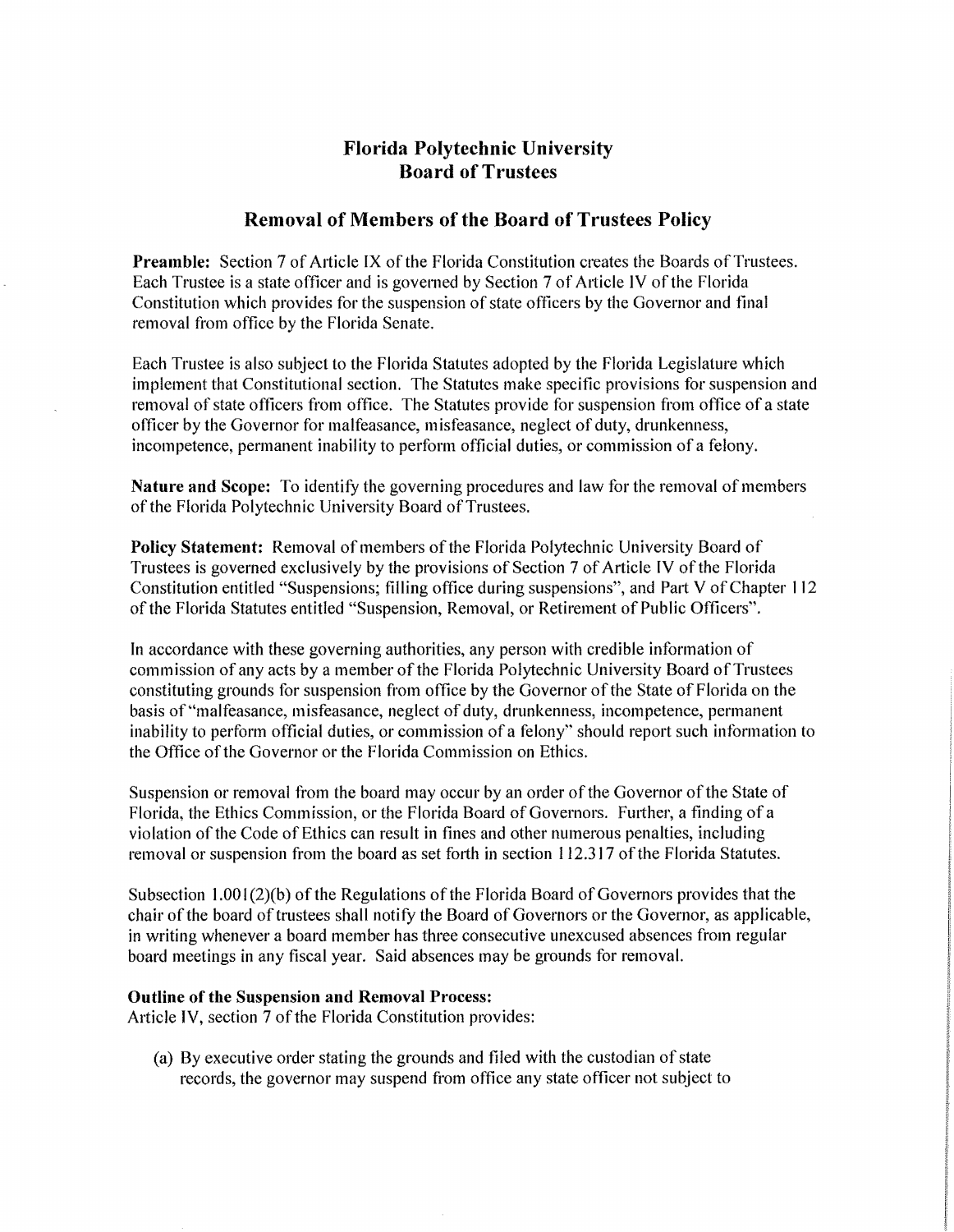impeachment, any officer of the militia not in the active service of the United States, or any county officer, for malfeasance, misfeasance, neglect of duty, drunkenness, incompetence, permanent inability to perform his official duties, or commission of a felony, and may fill the office by appointment for the period of suspension. The suspended officer may at any time before removal be reinstated by the governor.

- (b) The senate may, in proceedings prescribed by law, remove from office or reinstate the suspended official and for such purpose the senate may be convened in special session by its president or by a majority of its membership.
- (c) By order of the governor any elected municipal officer indicted for crime may be suspended from office until acquitted and the office filled by appointment for the period of suspension, not to extend beyond the term, unless these powers are vested elsewhere by law or the municipal charter.

Article IV, section 7 of the Florida Constitution is implemented in Part V of Chapter 112, Florida Statutes (Sections 112.40-112.52).

The suspension and removal process is initiated when a public officer receives notice of a suspension as set forth in Section 112.40, Florida Statutes. This section requires that an order of suspension issued by the Governor be delivered to the Department of State, which in turn must "'forthwith deliver copies by registered mail, or otherwise as it may be advised, to the officer suspended, the Secretary of the Senate, and the Attorney General."

Subsection  $112.41(1)$ , Florida Statutes, provides that the Governor's order of suspension must specify facts sufficient to advise both the officer and the Senate of the charges forming the basis of the suspension. As further set forth in Section 112.40, Florida Statutes, the suspension of a public officer is effective upon its filing with the Department of State and no further communication by the Governor with the Senate is necessary to permit the Senate to act.

Subsection 112.41 (2), Florida Statutes, directs the Senate to conduct a hearing in the manner prescribed by Rules of the Senate. Rule Twelve of the Rules of the Senate addresses the procedure to be followed when the Senate has received an executive order of suspension issued by the Governor. Senate Rule Twelve sets forth the following procedure:

#### **Notice of Hearing**

- Within three months after the Secretary of the Senate receives the suspension order, unless suspension proceedings are held in abeyance, the committee, subcommittee, or special master shall issue a notice of hearing for a prehearing conference or a hearing on the merits. The Governor and the suspended official shall be given reasonable notice in writing of any hearing or prehearing conference before the committee, subcommittee, or special master. [Sec. 12.9(1), Senate Rules].
- An executive suspension of a public official who has pending against him or her criminal charges, or an executive suspension of a public official that is challenged in a court shall be referred to the Ethics and Elections Committee, other appropriate committee, or special master; however, all inquiry or investigation or hearings thereon shall be held in abeyance and the matter shall not be considered by the Senate, committee, subcommittee, or special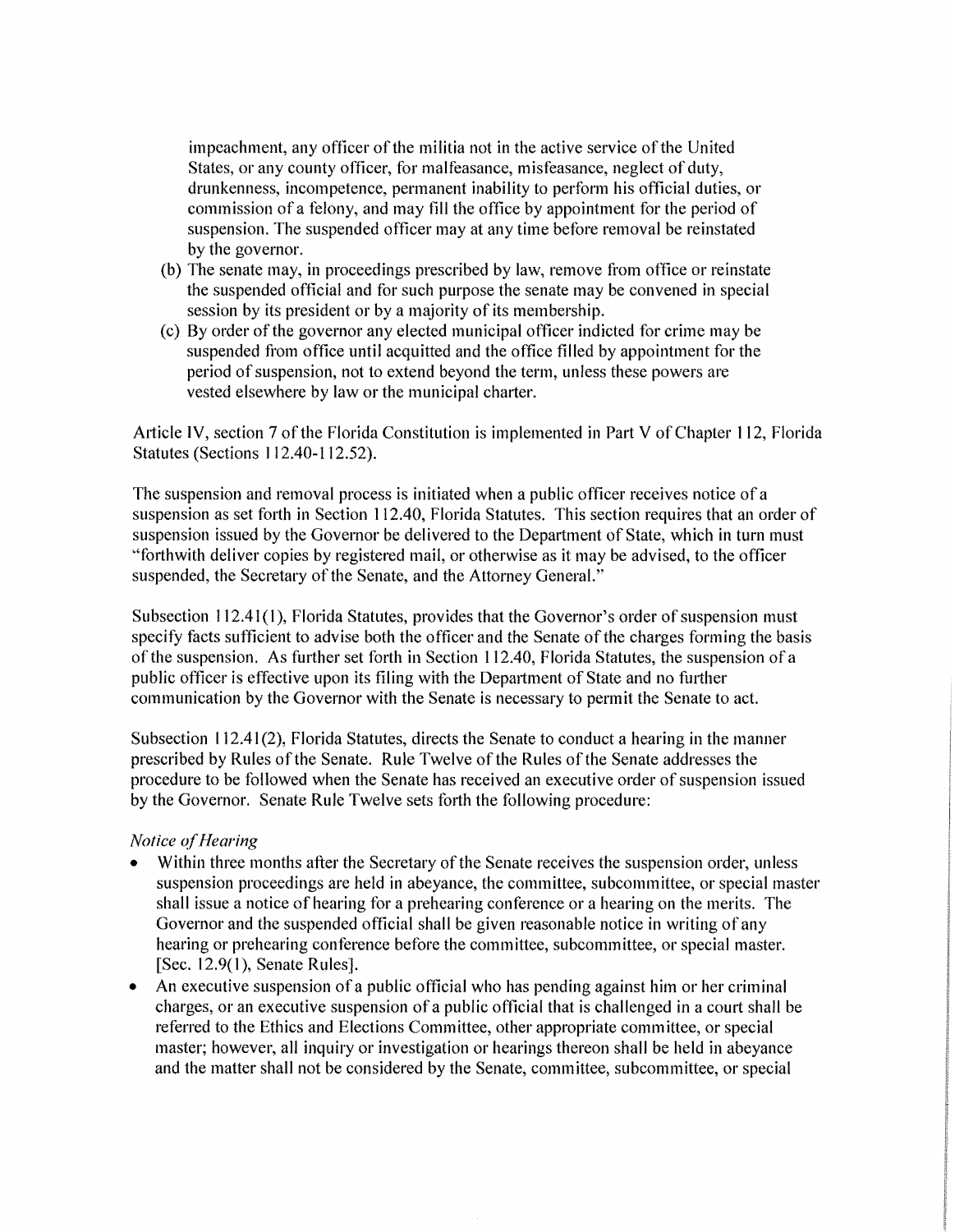master until the pending charges have been dismissed, or until final determination of the criminal charges at the trial court level, or until the final determination of a court challenge, if any, and the exhaustion of all appellate remedies for any of the above. The committee, subcommittee, or special master shall institute action within three months after the conclusion of any pending proceedings. [Sec. 12. 9(2), Senate Rules].

 $\bullet$  In a suspension case in which the criminal charge is a misdemeanor, the committee, subcommittee, or special master and the Senate may proceed if the written consent of counsel for the Governor and of the suspended official is obtained. [Sec. 12.9(2), Senate Rules].

# *Prehearing C01?f'erence*

• The committee, subcommittee, or special master may provide for a prehearing conference with counsel for the Governor and the suspended official to narrow the issues involved in the suspension. At such conference, both the Governor and the suspended official shall set forth the names and addresses of all the witnesses they intend to call, the nature of their testimony, photocopies of all documentary evidence, and a description of all physical evidence that will be relied on by the parties at the hearing. Each shall state briefly what each expects to prove by such testimony and evidence. [Sec. 12.9(3), Senate Rules].

# *Defenses of the Suspended Official*

• The suspended official may file with the Secretary of the Senate, no later than ten days prior to the first prehearing conference, or no later than the date set by the committee, subcommittee, or special master if no prehearing conference is held, all written defenses or matters in avoidance of the charges contained in the suspension order. [Sec. 12.9(3), Senate Rules].

# *Bill of Particulars*

- The committee, subcommittee, or special master may request that the Governor file a bill of particulars containing a statement of further facts and circumstances supporting the suspension order. [Sec. 12.9(4), Senate Rules].
- Within twenty days after receipt of the Governor's bill of particulars, the suspended officer shall file a response with the committee, subcommittee, or special master. Such response shall specifically admit or deny the facts or circumstances set forth in the Governor's bill of particulars, and may further make such representation of fact and circumstances or assert such further defenses as are responsive to the bill of particulars or as may bear on the matter of the suspension. [Sec. 12.9(4), Senate Rules].

#### *Action by the Senate*

- The committee, subcommittee, and special master have the authority to request the issuance of subpoenas, subpoenas duces tecum, and other necessary processes authorized by the Senate Rules. [Sec. 12.13, Senate Rules].
- The committee chair, subcommittee chair, and special master may each administer all oaths and affirmations in the manner prescribed by law to witnesses who shall appear to testify on matters pending before the committee, subcommittee, or special master. [Sec. 12.13, Senate Rules].